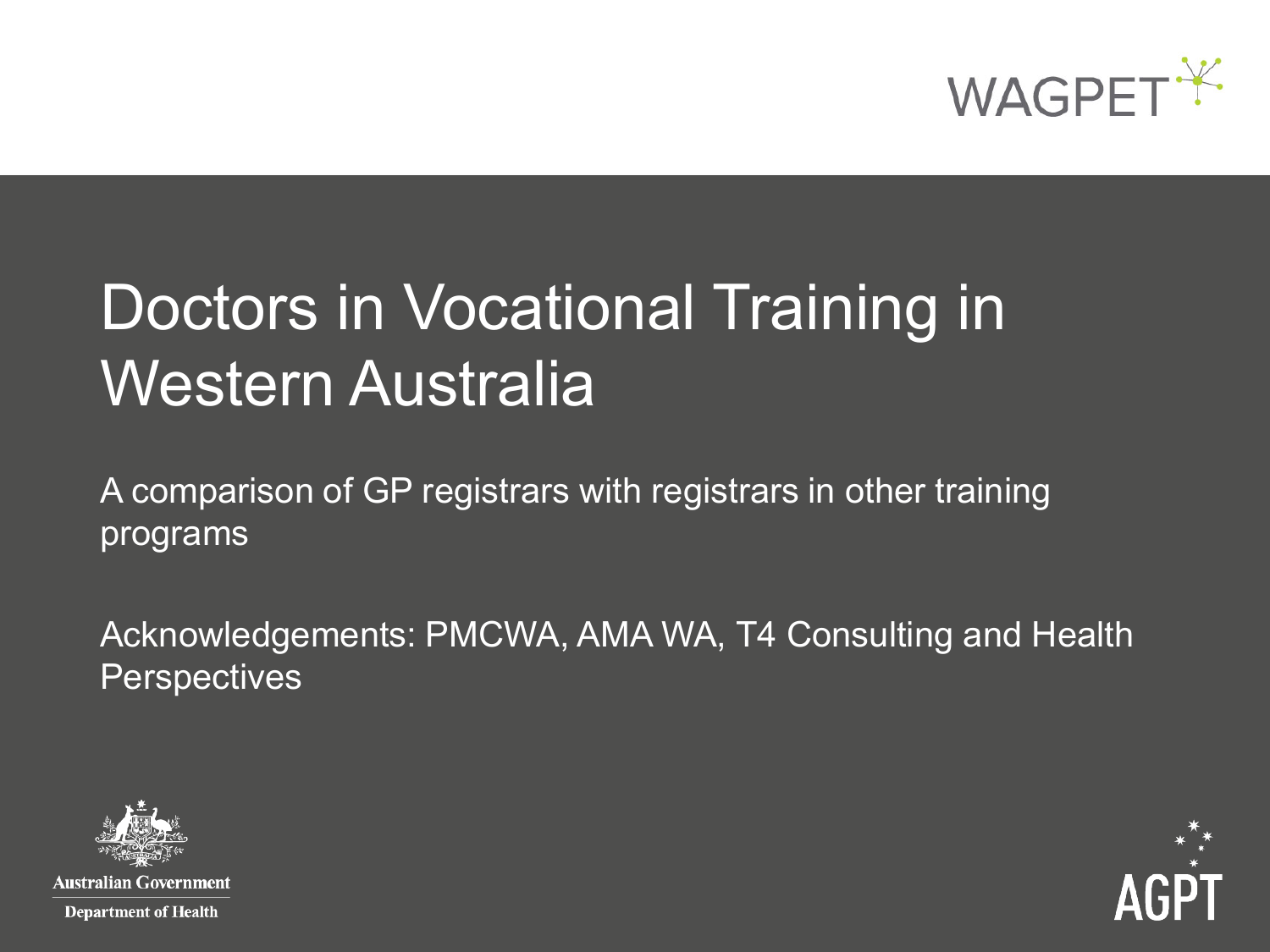

# Acknowledgement of traditional owners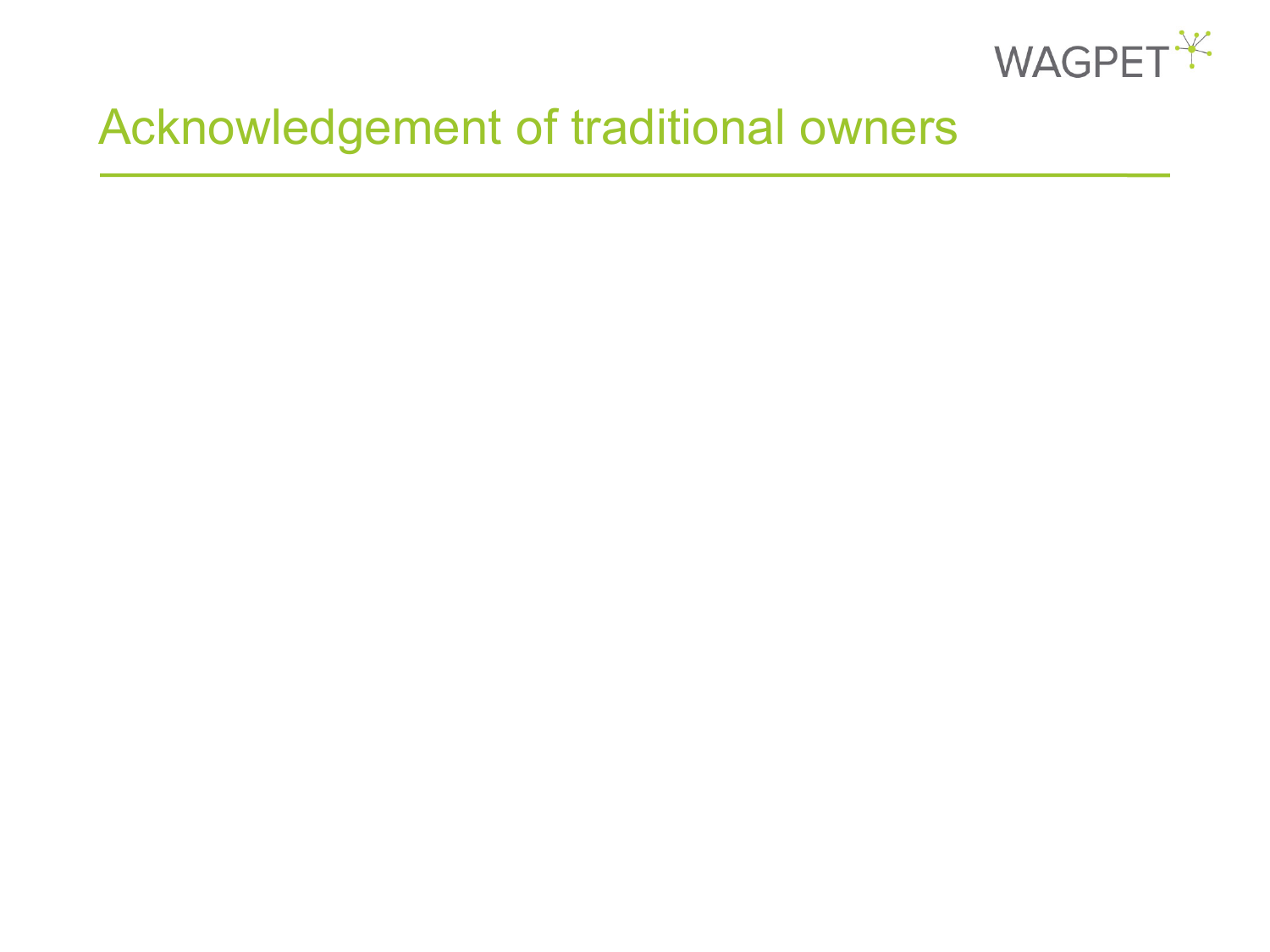

# **Background**

- Only 42% of medical specialists credentialed for independent practice in WA are GPs (WA Health 2018).
- General practice is preferred career choice for only 15% of final year medical students (MSOD 2019).
- To be sustainable, Australia's health care system requires a highly-functional foundation of GP-led multidisciplinary primary healthcare equitably distributed and available to all.
- Pressure from excess numbers of referral medical specialists such as cardiologists, paediatricians or ENT surgeons places huge risk on sustained cost-effectiveness in Australia's health system.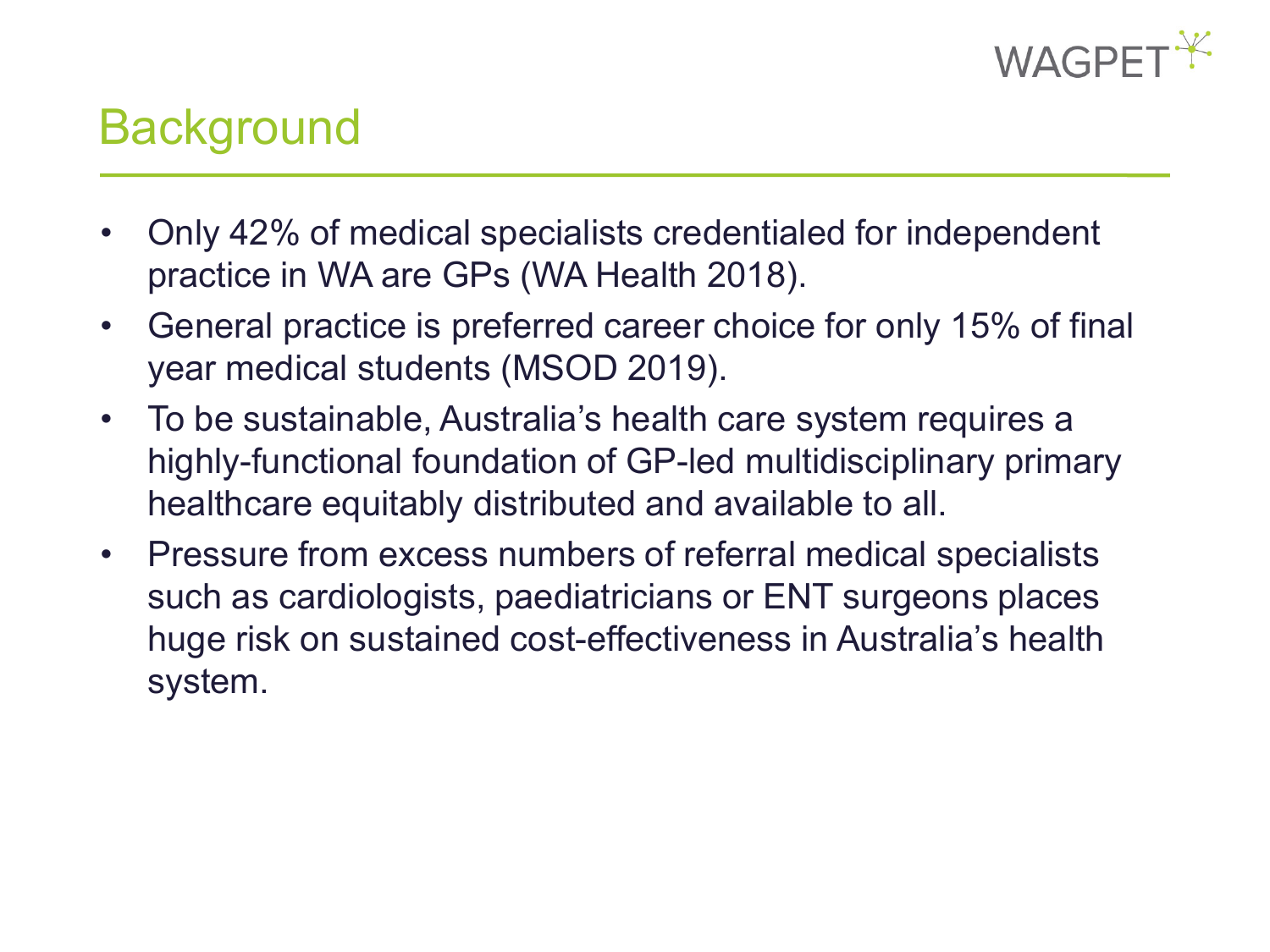

# The larger project

- Collaboration between PMCWA and WAGPET with support from AMA WA
- Survey designed in 2018
- Two waves of administration
	- 2018 all doctors in training
	- 2019 all WAGPET GP registrars
- 34.8% return rate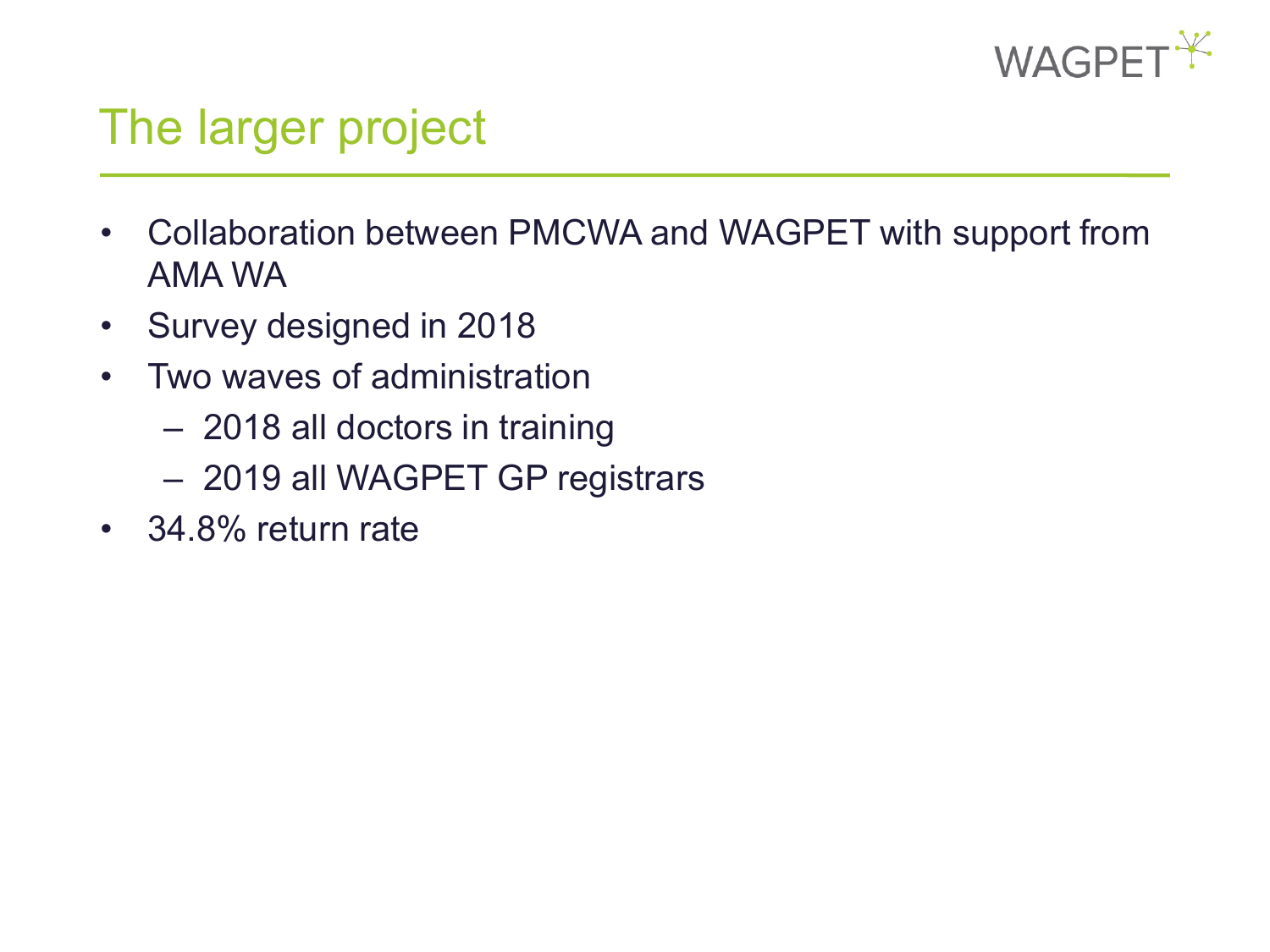

# This project

- Those in registrar training that have *'declared their hand'*
- This project extracted data from registrars to examine differences between GP registrars and all the others as a group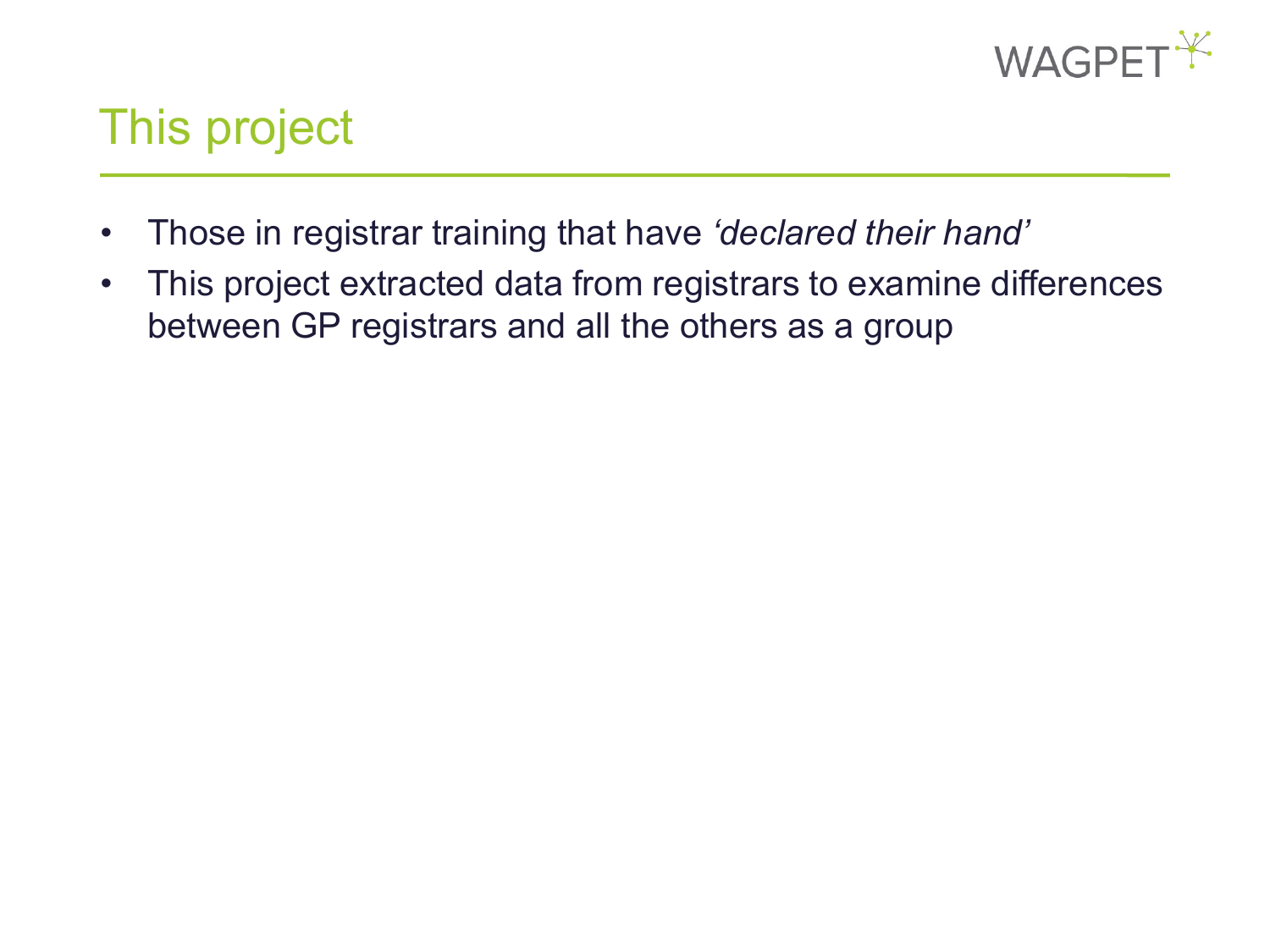

## Sample characteristics

- General practice: 61 (33.5%)
- All other registrars: 121 (66.5%)
	- Physicians (adult): 35 (19.2%)
	- Paediatricians/child health: 17 (9.3%)
	- Emergency medicine: 12 (6.5%)
	- Surgery: 12 (6.5%)
	- Others: 45 (24.7%)
- All registrars (total): 182 (100%)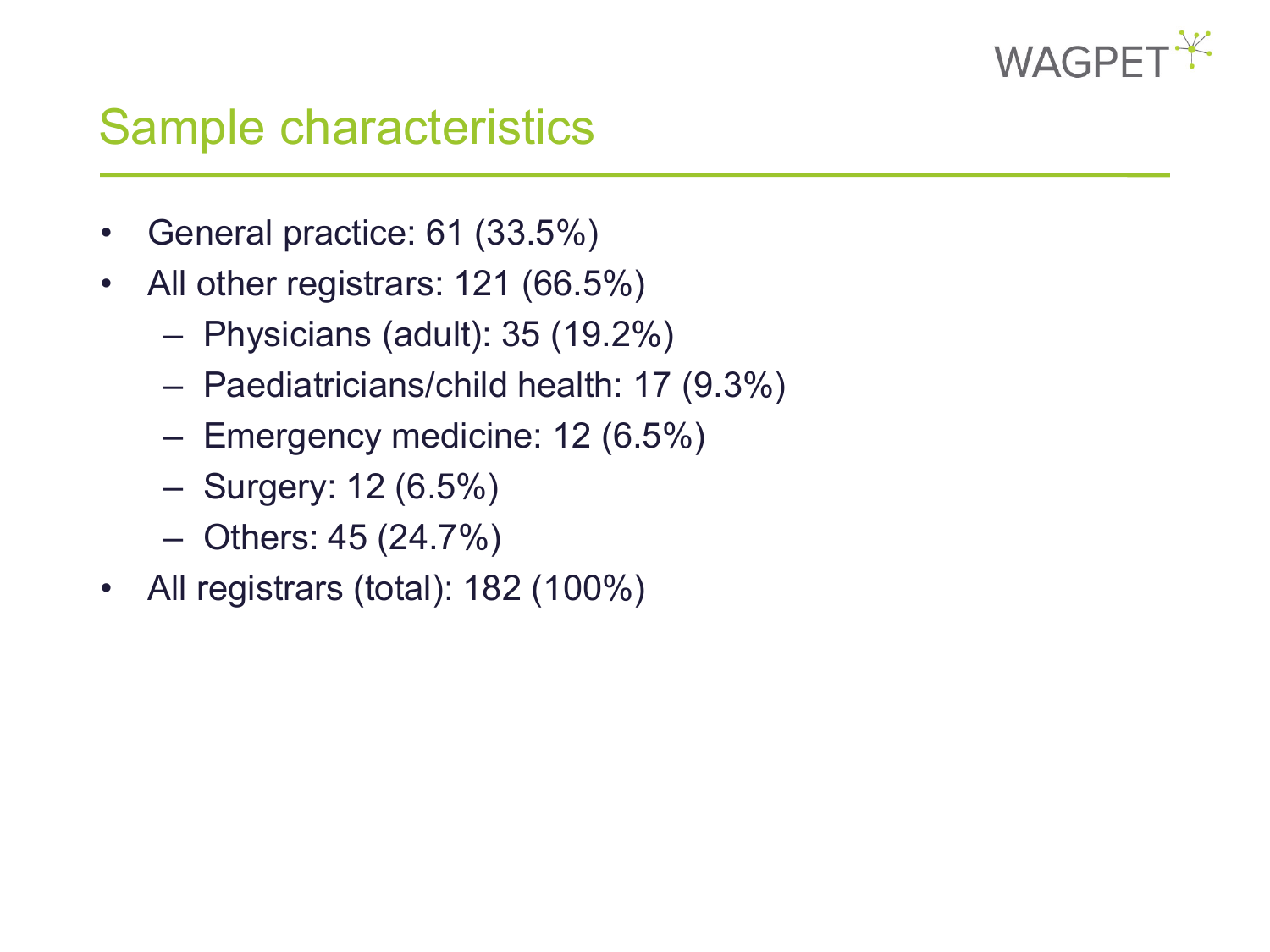

# Demographic comparisons

- GP registrars had been significantly older at entry to medical school (p=0.01)
- GP registrars significantly older (p=0.028)
- GP registrars significantly more likely to have children already (65.5% v 36.4%)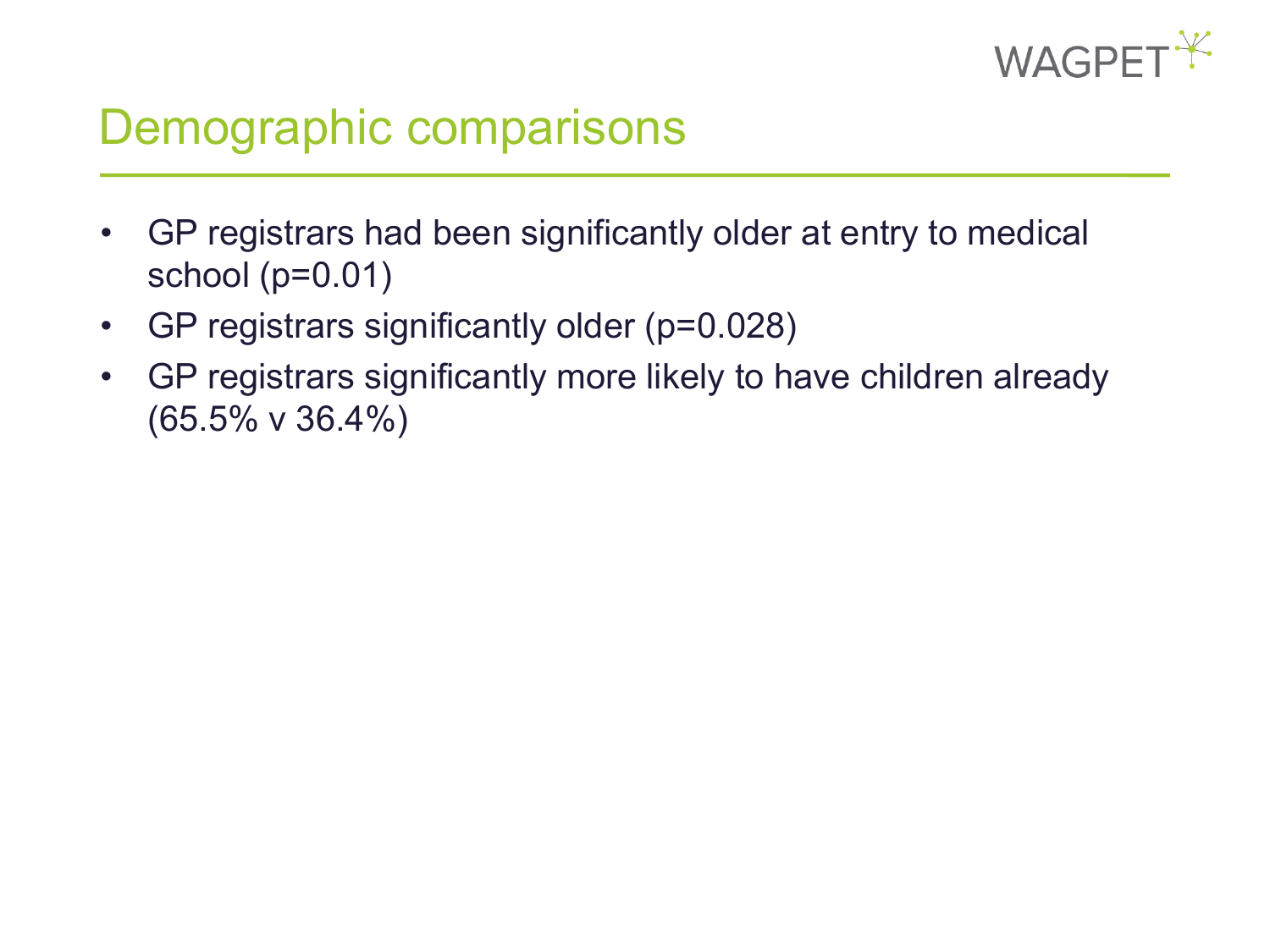

# Personality traits (as many as apply)

- At least two-thirds of GP registrars selected:
	- *responsible*
	- *loyal*
	- *helpful*
	- *determined*
	- *problem-solver.*
- One significant trait *'Ambitious'* (19.4% GP registrars v 44.6% all other registrars)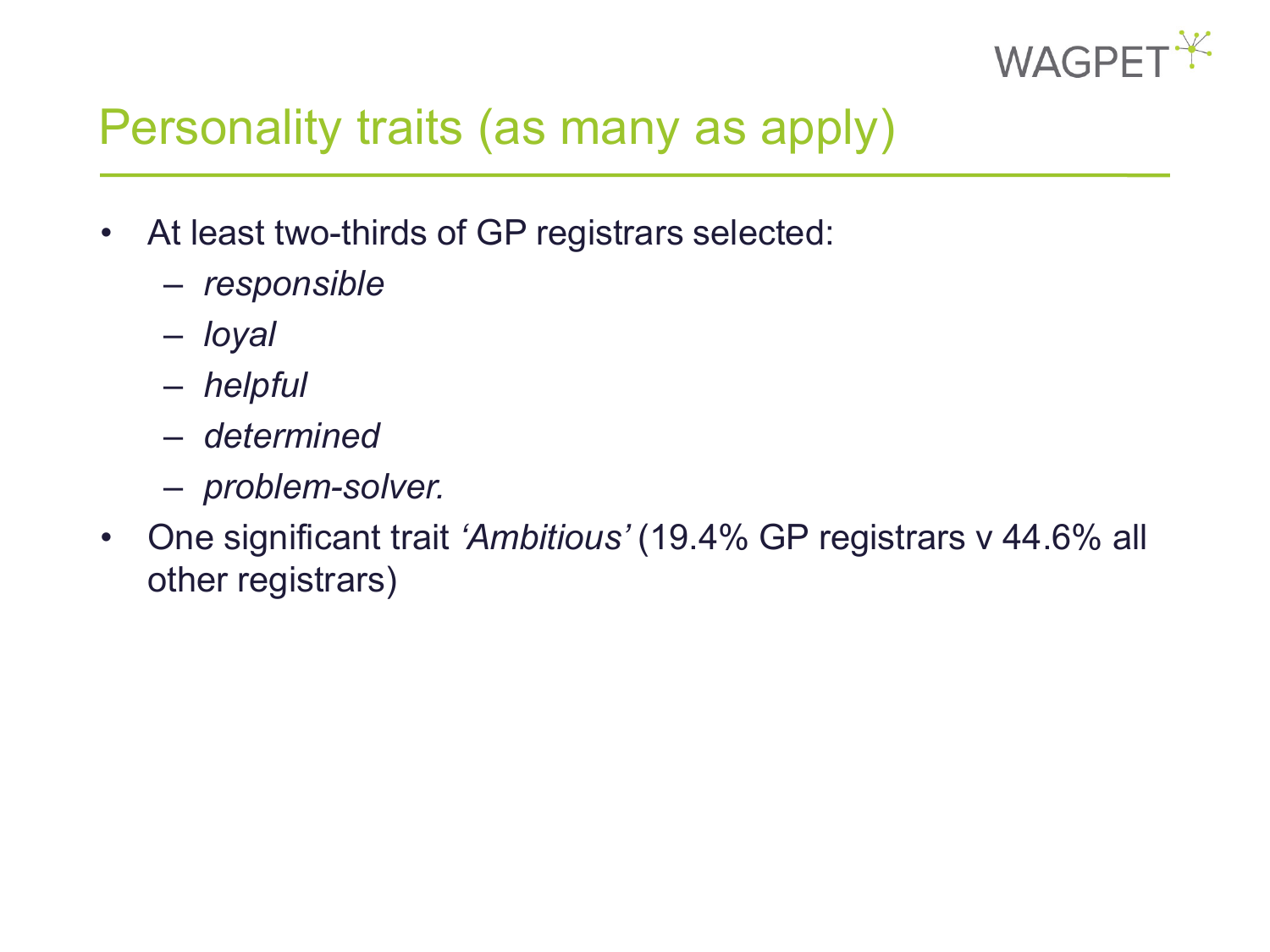

## Other personal descriptors

- Spending time with my family
	- GP registrars: 73.8%
	- All other registrars: 54.5% (p-0.012)
- My career is important to me
	- GP registrars: 27.7%
	- $-$  All other registrars: 55.7% ( $p=0.021$ )
- I choose to have a small group of friends
	- GP registrars: 52.5%
	- All other registrars: 66.1% (p=0.007)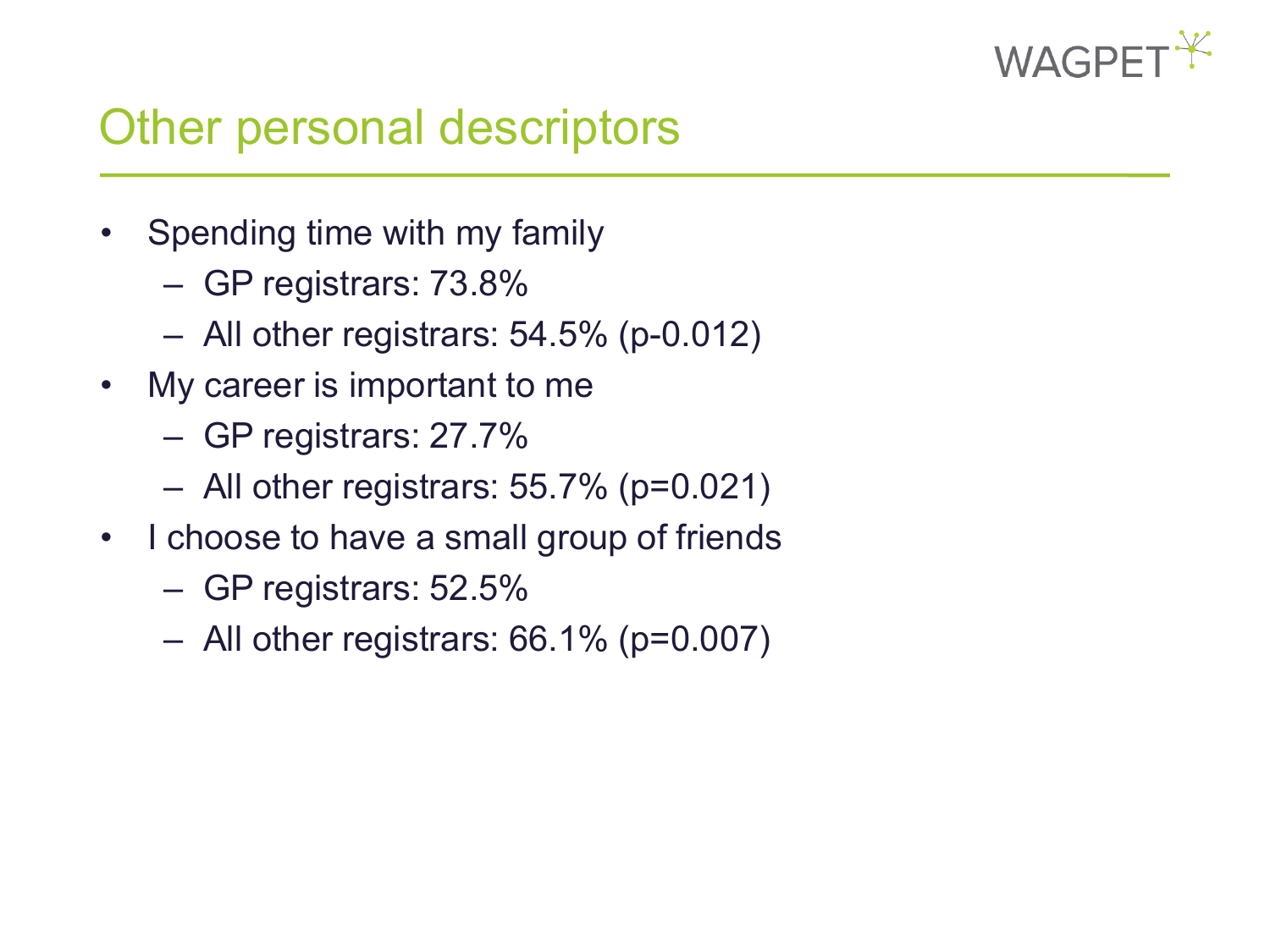

## Other personal descriptors

- My life has clear direction
	- GP registrars: 19.7%
	- All other registrars: 24.8% (NS)
- Less than a quarter of entire sample selected this statement as applicable to them (specifically 23.1%)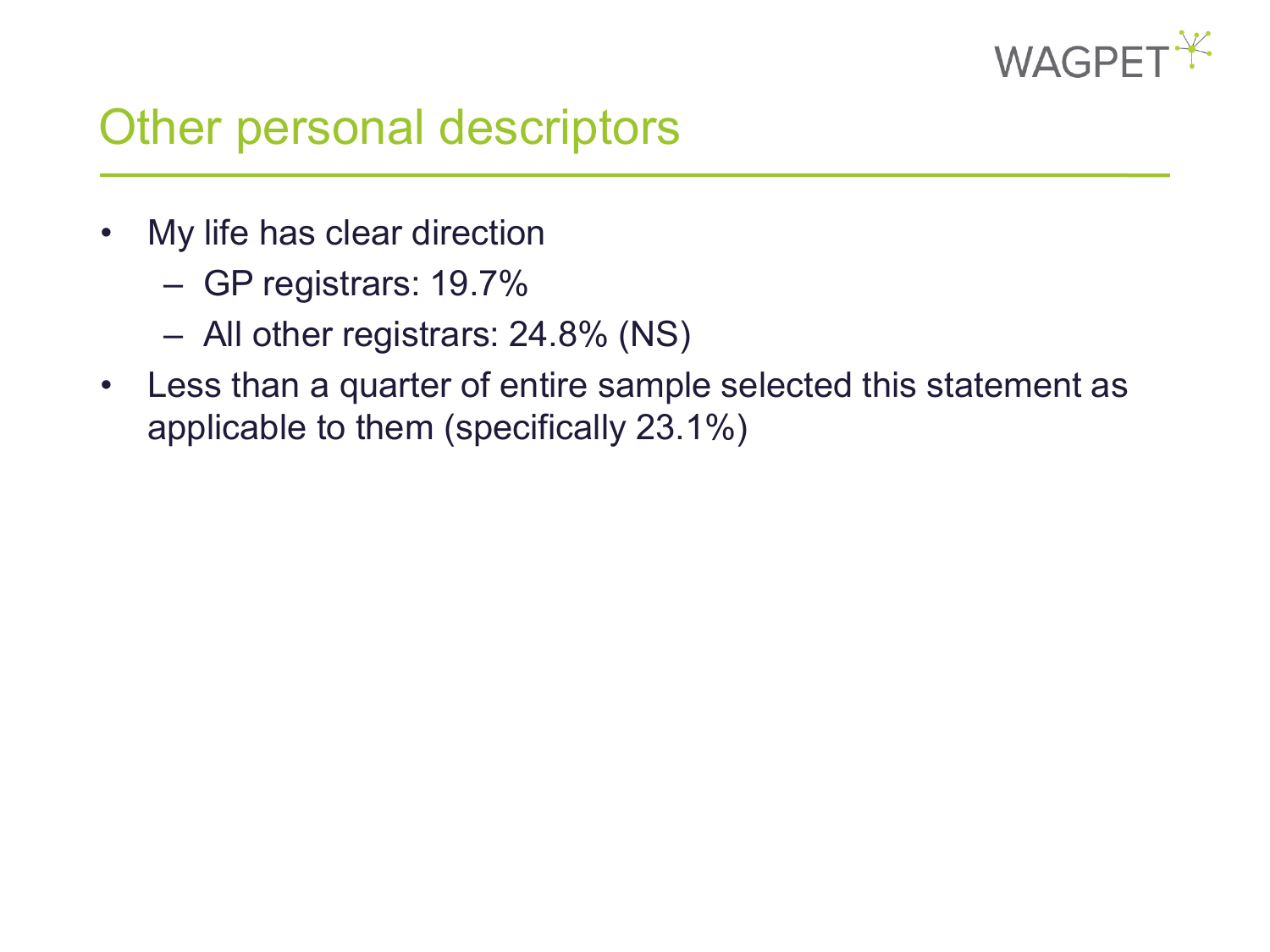

## Decision points and changes

- Decision certainty significantly different (7-10 on 10-pt scale)
	- Total: 72.5%
	- GP registrars: 55.7%
	- All other registrars: 81.0% (p<0.001)
- Ever intended to pursue a different specialty?
	- Total: 70.3%
	- GP registrars: 82.0%
	- $-$  All other registrars: 64.5% (p=0.015)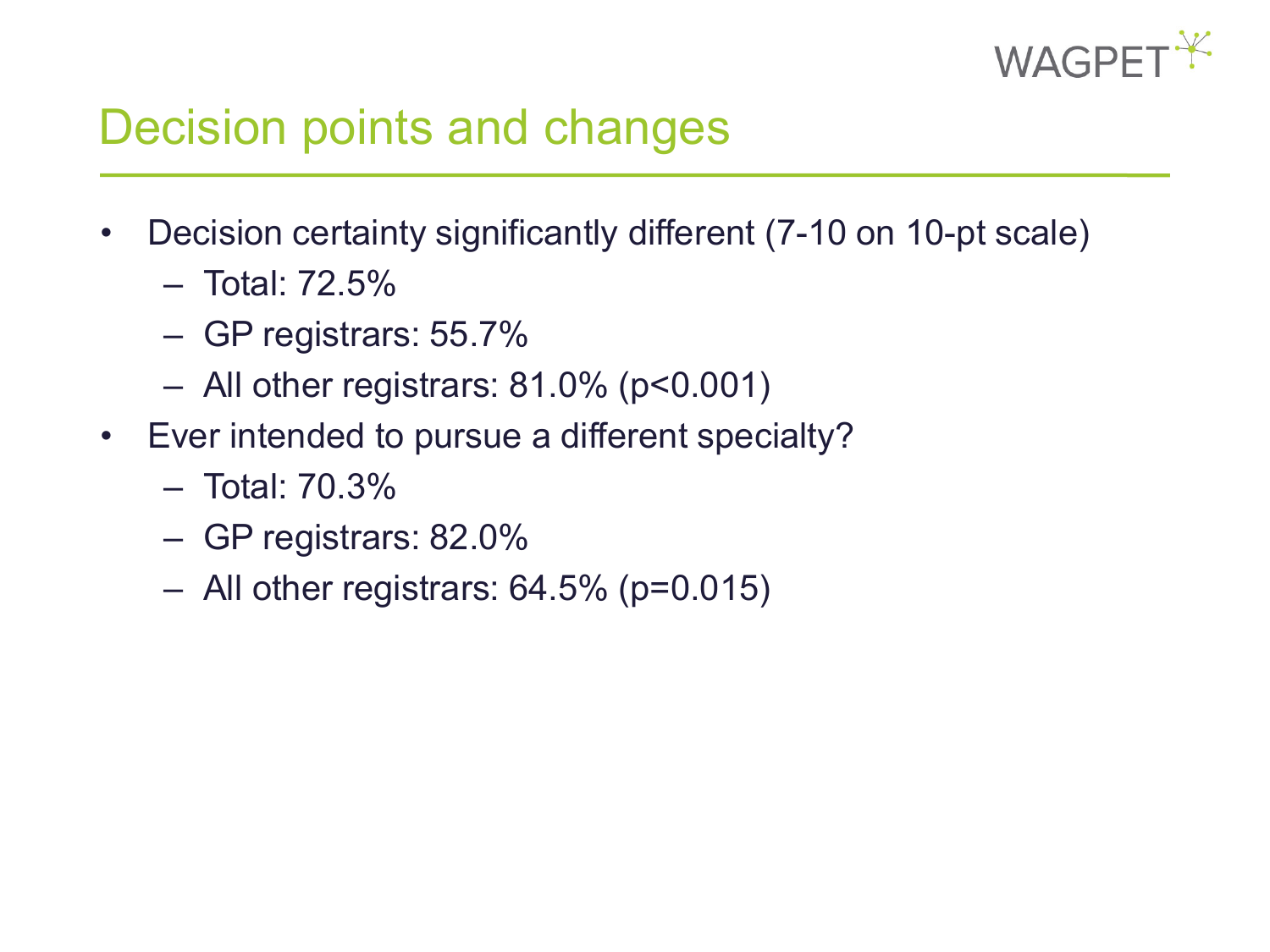

## What's on their minds?

- Currently thinking of leaving their profession?
	- Total: 14.3%
	- GP registrars: 18.0%
	- All other registrars: 12.4% (NS)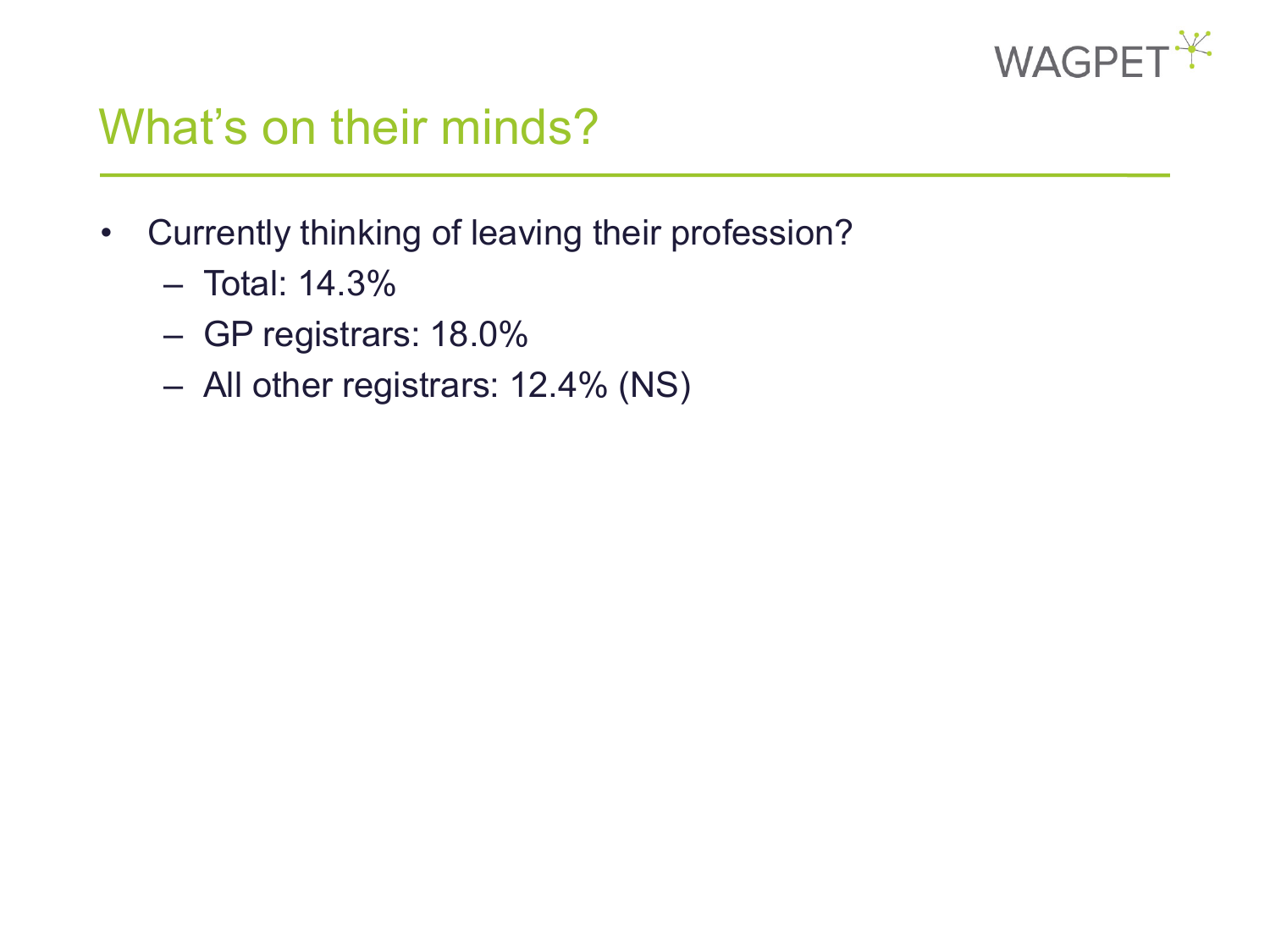

# Key influencers

| <b>Influencers</b>                                        | GP registrars (%)<br>vs all other<br>registrars% | <b>Size of difference</b> | p-value |
|-----------------------------------------------------------|--------------------------------------------------|---------------------------|---------|
| Family                                                    | 52.5% v 26.4%                                    | 26.1                      | 0.001   |
| Community                                                 | 36.1% v 13.2%                                    | 22.9                      | 0.001   |
| Friends outside of<br>medical school                      | 24.6% v 9.9%                                     | 14.7                      | 0.009   |
| <b>Government initiatives</b>                             | 14.8% v 5.0%                                     | 9.8                       | 0.023   |
| Career expos                                              | 18.0% v 11.6%                                    | 6.4                       | 0.23    |
| Media reports                                             | 9.8% v 6.6%                                      | 3.2                       | 0.44    |
| Published information<br>from specialty colleges          | 6.6% v 9.1%                                      | $-2.5$                    | 0.56    |
| Educational events and<br>forums                          | 24.6% v 27.3%                                    | $-2.7$                    | 0.70    |
| Practical rotations in<br>medical school                  | 60.7% v 65.3%                                    | $-4.6$                    | 0.54    |
| Patient experience                                        | 31.1% v 40.5%                                    | $-9.4$                    | 0.22    |
| Mentors as<br>intern/resident                             | 54.1% v 64.5%                                    | $-10.4$                   | 0.18    |
| Instructor                                                | 32.8% v 45.5%                                    | $-12.7$                   | 0.10    |
| Supervisors when<br>intern/resident                       | 60.7% v 75.2%                                    | $-14.5$                   | 0.04    |
| <b>Experience from</b><br>rotations as<br>intern/resident | 60.7% v 81.8%                                    | $-21.1$                   | 0.002   |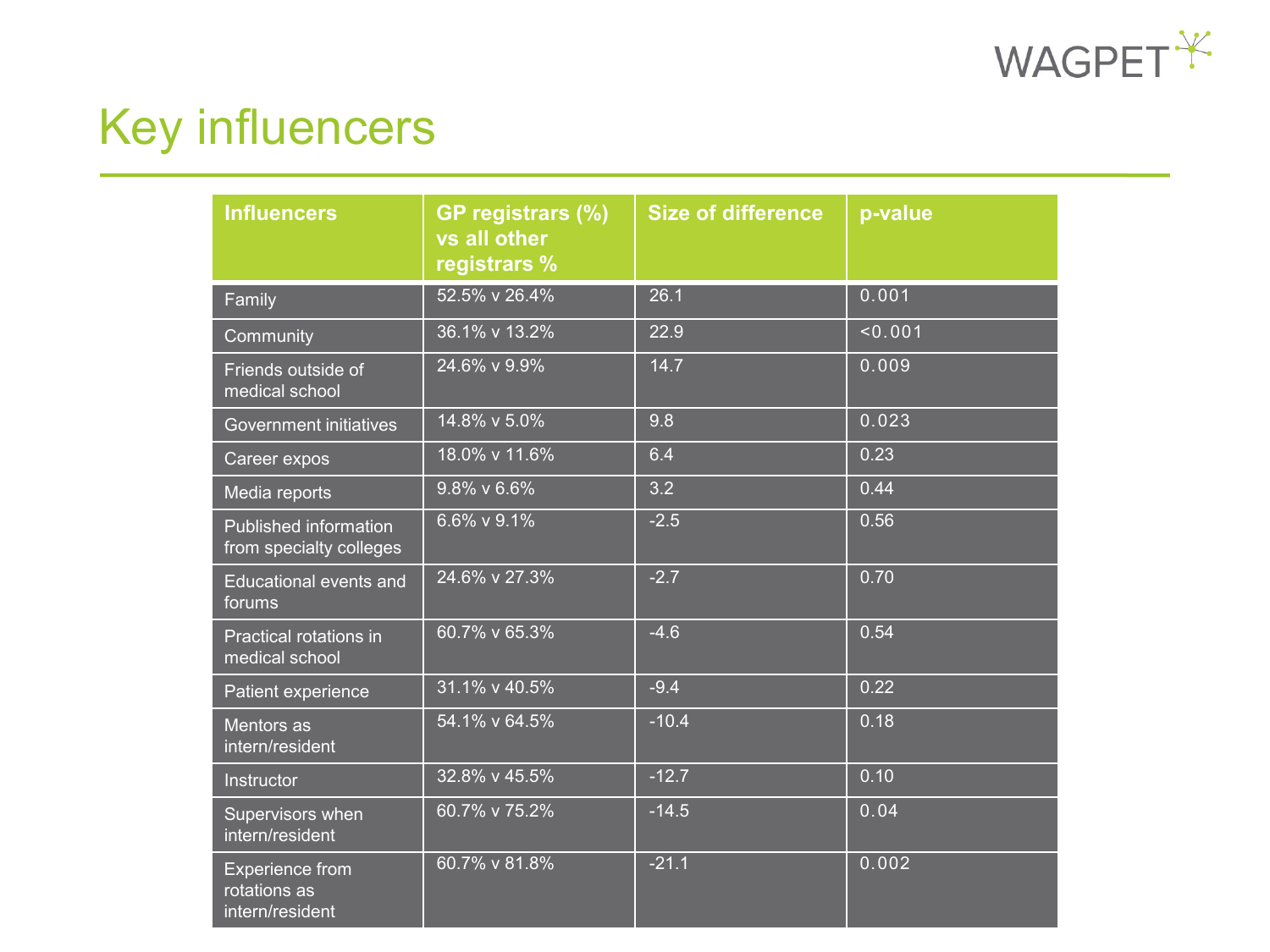

# Characteristics of training program

• Importance of six characteristics of the training program itself in choice of specialty (%)

| <b>Statement</b>                                                           | GP registrars (%) v<br><b>All other registrars</b><br>$(%)$ scoring 7-10 | Size of<br>difference | p-value |
|----------------------------------------------------------------------------|--------------------------------------------------------------------------|-----------------------|---------|
| Provides good work/life<br>balance                                         | 93.4% v 76.0%                                                            | 17.4                  | 0.004   |
| Provides secure job<br>opportunities<br>immediately following<br>training  | 86.9% v 56.2%                                                            | 30.7                  | < 0.001 |
| Work flexible hours                                                        | 86.9% v 35.5%                                                            | 51.4                  | < 0.001 |
| Allows you to train in a<br>specific locations where<br>you wanted to live | 80.3% v 47.1%                                                            | 33.2                  | < 0.001 |
| Takes the least amount<br>of time to complete                              | 55.7% v 15.7%                                                            | 40.0                  | < 0.001 |
| Has a low financial<br>burden                                              | 49.2% v 22.3%                                                            | 26.9                  | < 0.001 |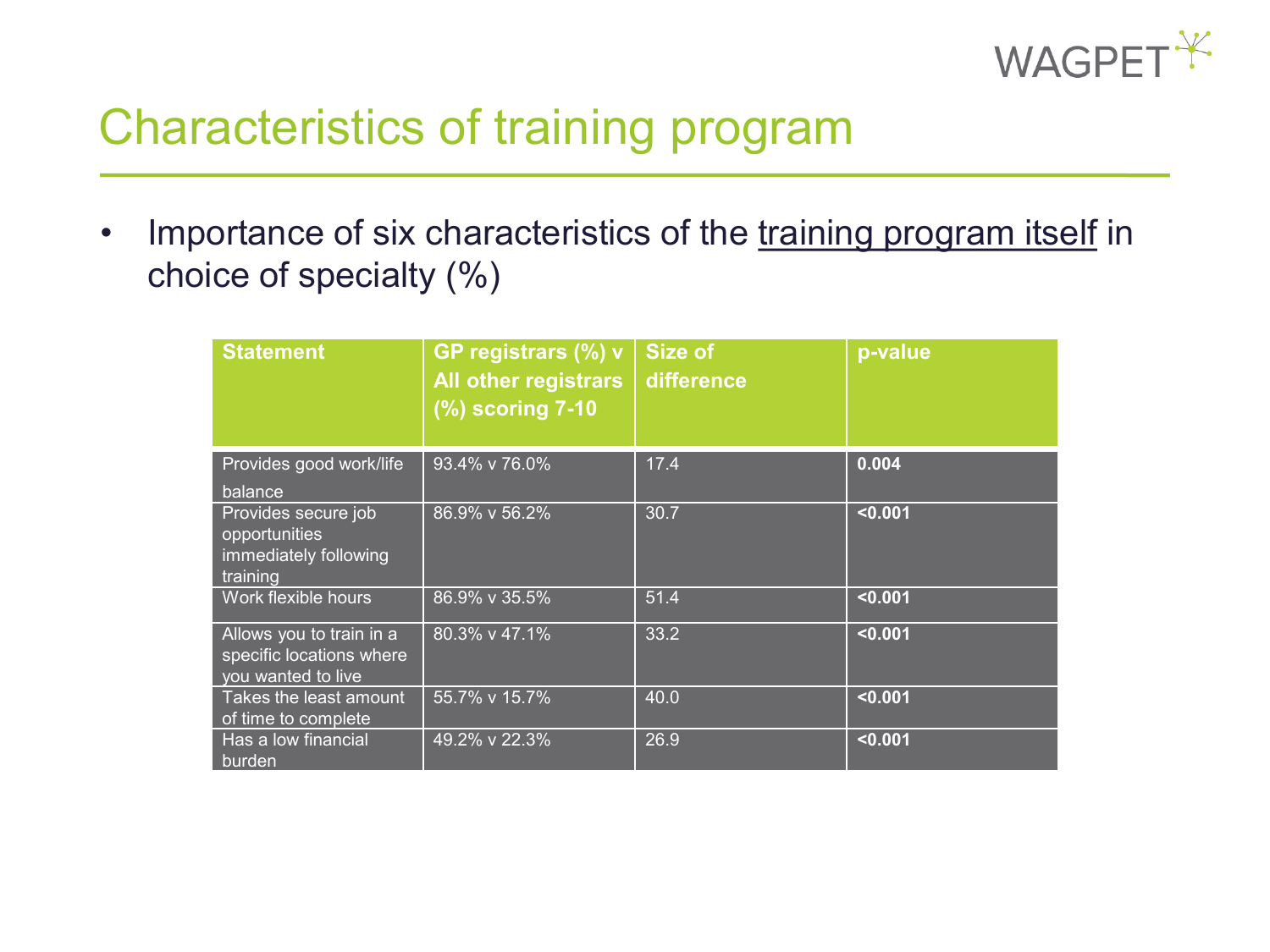

# Deciding between specialties

• Factors important in deciding between medical specialties (of 21 factors, 9 significant)

| <b>Factor</b>                                  | GP registrars (%) v<br><b>All other registrars</b><br>(% ) | <b>Size of</b><br>difference | p-value |
|------------------------------------------------|------------------------------------------------------------|------------------------------|---------|
| Working flexible hours                         | 85.5% v 45.5%                                              | 40.0                         | < 0.001 |
| No on-call                                     | 68.9% v 36.4%                                              | 32.5                         | < 0.001 |
| Location                                       | 91.8% v 66.1%                                              | 25.7                         | < 0.001 |
| <b>Professional relations</b><br>with patients | 73.8% v 50.4                                               | 23.4                         | 0.003   |
| Manageable workloads                           | 88.5% v 68.6%                                              | 19.9                         | 0.003   |
| Can pursue non-medical<br><i>interests</i>     | 83.6% v 69.4%                                              | 14.2                         | 0.039   |
| Work/life balance                              | 91.8% v 78.5%                                              | 13.3                         | 0.024   |
| Critical medicine                              | 29.5% v 54.5%                                              | $-25.0$                      | 0.001   |
| Large team                                     | 37.7% v 63.6%                                              | $-25.9$                      | 0.001   |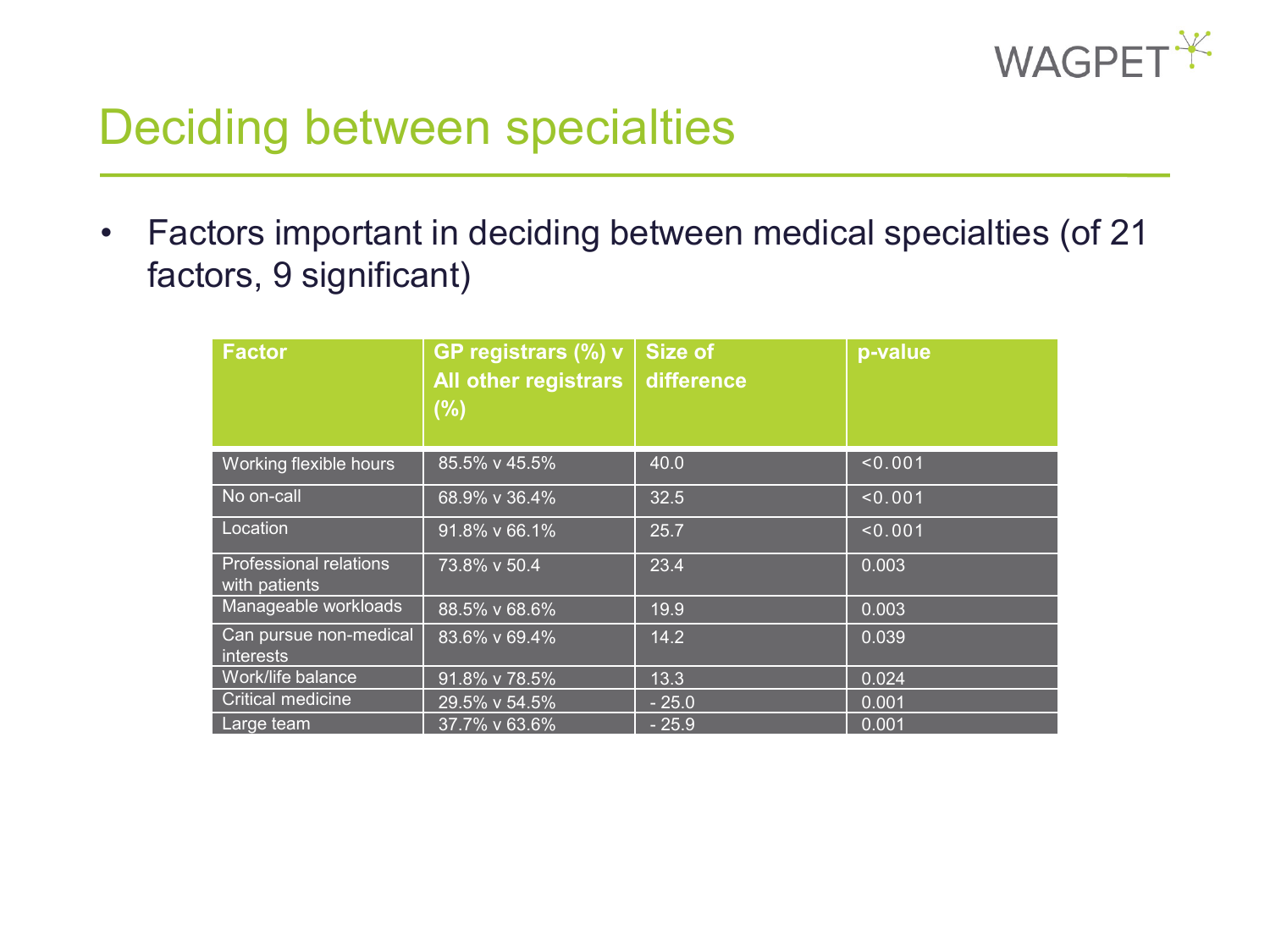

## Affective dimensions

- Feelings during day-to-day practice in chosen medical specialty (five feelings) %
	- $0$  = not important
	- $-5$  = somewhat important
	- $-10$  = very important

| <b>Factor</b>                                     | GP registrars (%) v<br><b>All other registrars</b><br>(% ) | <b>Size of</b><br>difference % | p-value   |
|---------------------------------------------------|------------------------------------------------------------|--------------------------------|-----------|
| Connected with and<br>contributing to community   | 83.6% v 66.1%                                              | 17.5                           | 0.01      |
| Valued by peers                                   | 78.8% v 81.0%                                              | $-2.2$                         | <b>NS</b> |
| Confident in the results<br>achieved for patients | 85.2% v 90.1%                                              | $-4.9$                         | <b>NS</b> |
| Making a difference in<br>patients' lives         | 85.2% v 91.7                                               | $-6.5$                         | <b>NS</b> |
| Part of a team                                    | 75.4% v 89.3%                                              | $-13.9$                        | 0.015     |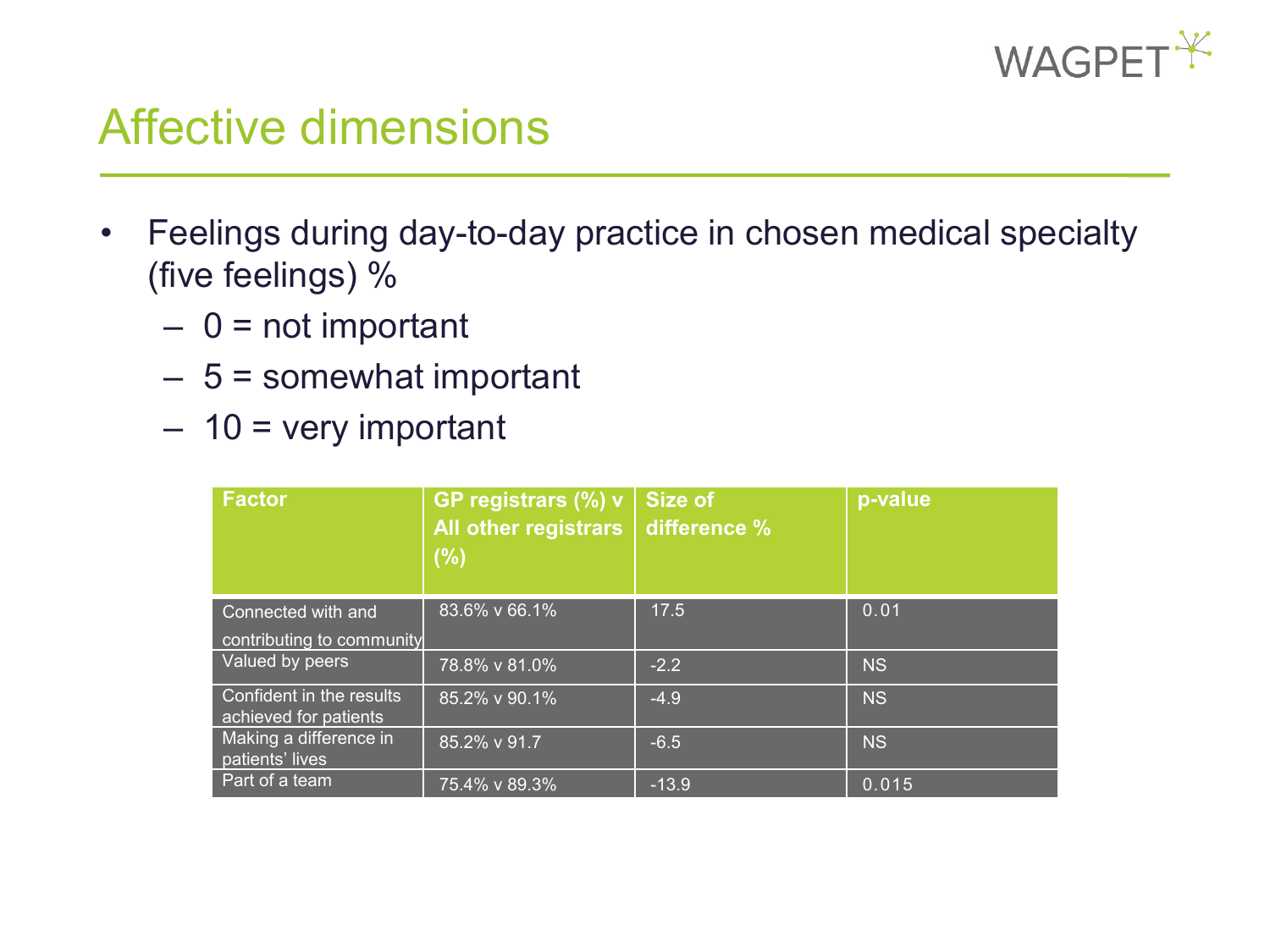

## Social dimensions

- Social aspects of chosen medical specialty %
	- $-$  Not important = 0
	- $-$  Somewhat important = 5
	- $-$  Very important = 10

| <b>Factor</b>                                     | GP registrars (%) v<br><b>All other registrars</b><br>(%) | <b>Size of</b><br>difference % | p-value   |
|---------------------------------------------------|-----------------------------------------------------------|--------------------------------|-----------|
| Seen by patients as<br>caring and supportive      | 86.9% v 79.3%                                             | 7.6                            | <b>NS</b> |
| Seen as a respected<br>member of the<br>community | 65.6% v 50.4%                                             | 15.2                           | <b>NS</b> |
| Knowledgeable                                     | 63.9% v 52,9%                                             | 11.0                           | <b>NS</b> |
| Seen as successful by<br>medical peers            | 39.3% v 35.6%                                             | 3.7                            | <b>NS</b> |
| Seen as successful by<br>family                   | 39.3% v 39.7%                                             | $-0.4$                         | <b>NS</b> |
| Seen as successful by<br>non-medical friends      | 36.1% v 22.3%                                             | 13.8                           | <b>NS</b> |
| Prestigious                                       | 16.4% v 17.4%                                             | $-1.0$                         | <b>NS</b> |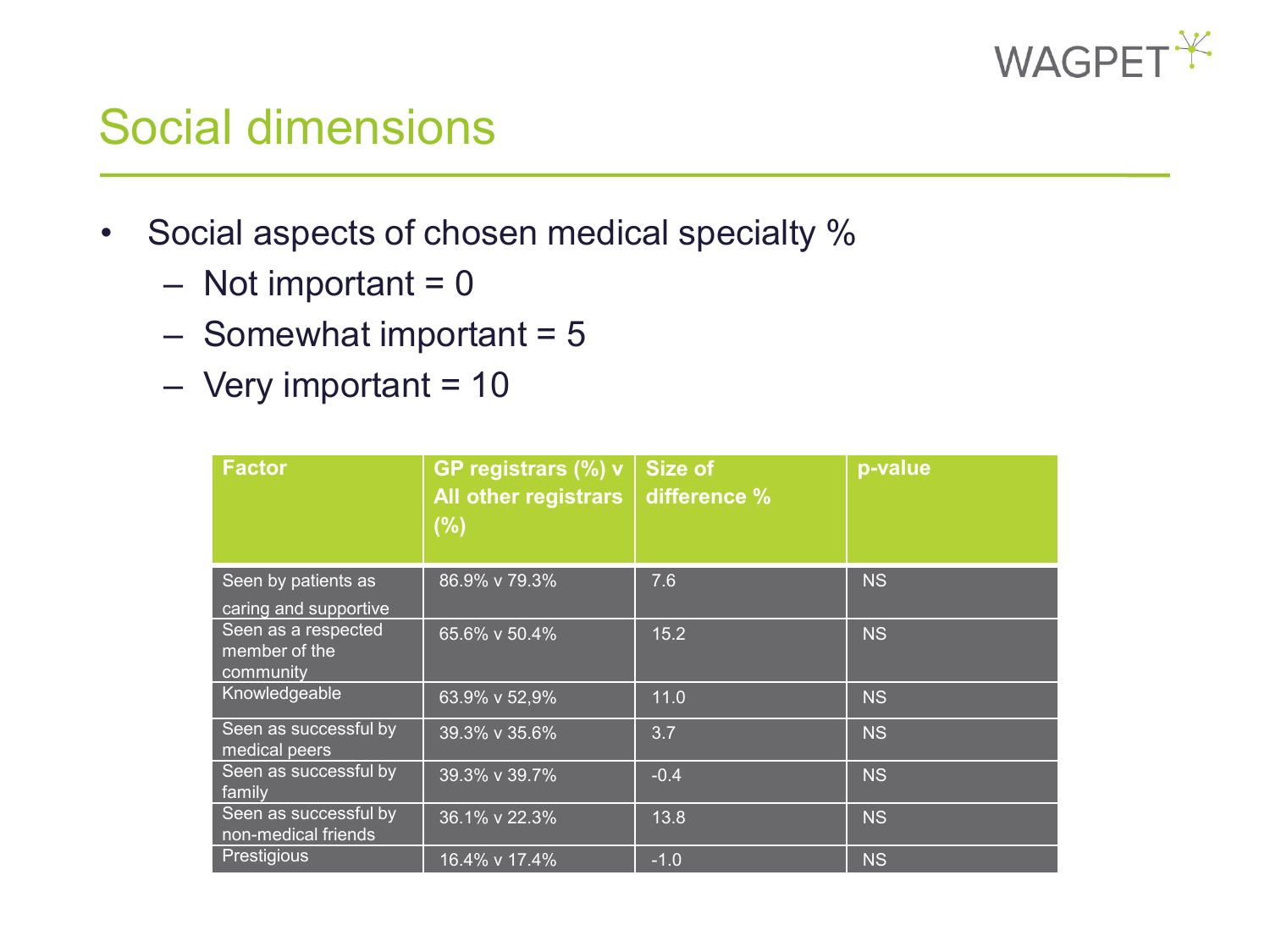

## **Reflections**

- While GP registrars have much in common with other registrars, these data also suggest strong affinity among GP registrars with:
	- community service and patients who benefit
	- long-term relationships with patients
	- career variety, flexibility, location
	- outward-looking personality traits
- Differences in decision uncertainty need careful consideration
- Medical 'all-rounders' disinclined to limit their life choices may not welcome career 'straight jackets' or narrow career pathways.